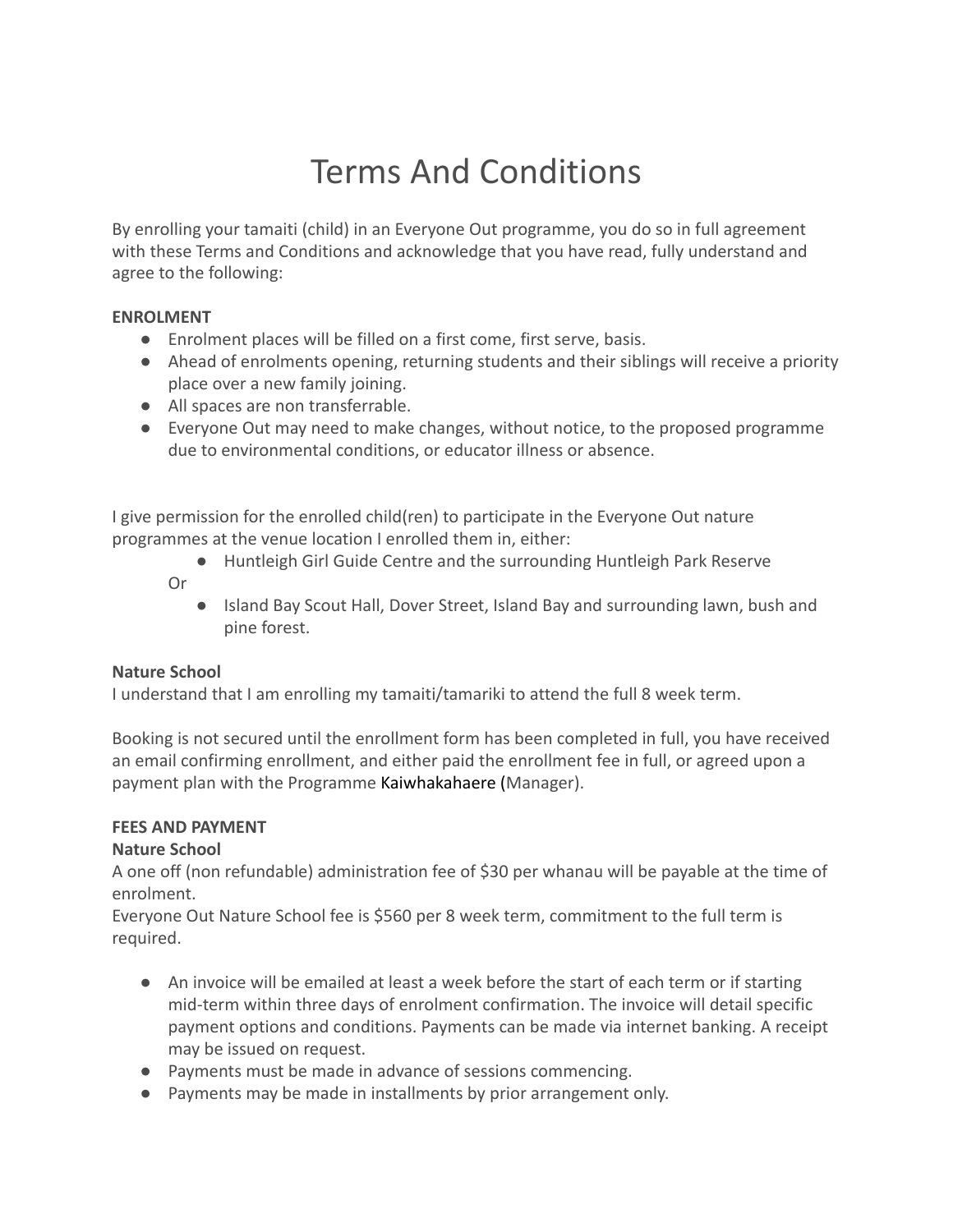## **Holiday Programme**

Everyone Out Holiday Programme fee is \$60 per day. No administration fee applies.

- A 5% sibling discount applies for any tamariki booked into the same activity as their sibling(s).
- There are limited spaces available offered at a 50% community service card (CSC) discount. Please email the Programme Manager at rachel@everyoneout.co.nz to check the availability before making a booking.
- An invoice will be automatically generated by the enrolmy system. The invoice will detail specific payment options and conditions. Payments can be made via credit card (fees apply) or via internet banking. A receipt will be issued once payment is received.
- Please note if you choose to pay by Credit Card there will be a small charge of 1.85% of your booking charge added to your total. If you wish to avoid this fee please pay by internet banking. Account information is detailed on your invoice.
- Payments must be made prior to your tamaiti's sessions commencing, but can be made in part payments by prior arrangement only.

Non payment of fees (without payment plan agreement) is an automatic notice of withdrawal from the programme, and any outstanding fees will be transferred directly to a third party collection agency.

I understand that, as per policy, additional fees maybe be incurred for any tamariki in attendance outside of programme hours

## **CANCELLATIONS, ABSENCES AND CHANGES TO ENROLMENT**

Please note that by completing enrolment you have committed to the fee of your child(ren)'s enrolment.

I understand that refunds will not be given for cancellation of a programme booking. Credits may be given in line with Fees Policy.

## **PROMOTION AND DATA COLLECTION**

- Everyone Out reserves the right to gather data and keep case studies in relation to progress and achievement; and to use this material in any publications and/or marketing purposes.
- No real student names will be used in any public forums.
- Everyone Out reserves the right to take photos and/or video of activities and tamariki participating in those activities, for documentation, data collection, promotional and publicity purposes.

## **Nature School**

● By enrolling at Everyone Out Nature School, you give consent for photos and/or video to be taken of your tamaiti, unless otherwise instructed in writing.

## **Holiday Programme**

● If you DO NOT want your tamaiti to appear in photos and/or video parents must state this by choosing 'No' to the photo permission question on the Enrolmy safety enrolment form.